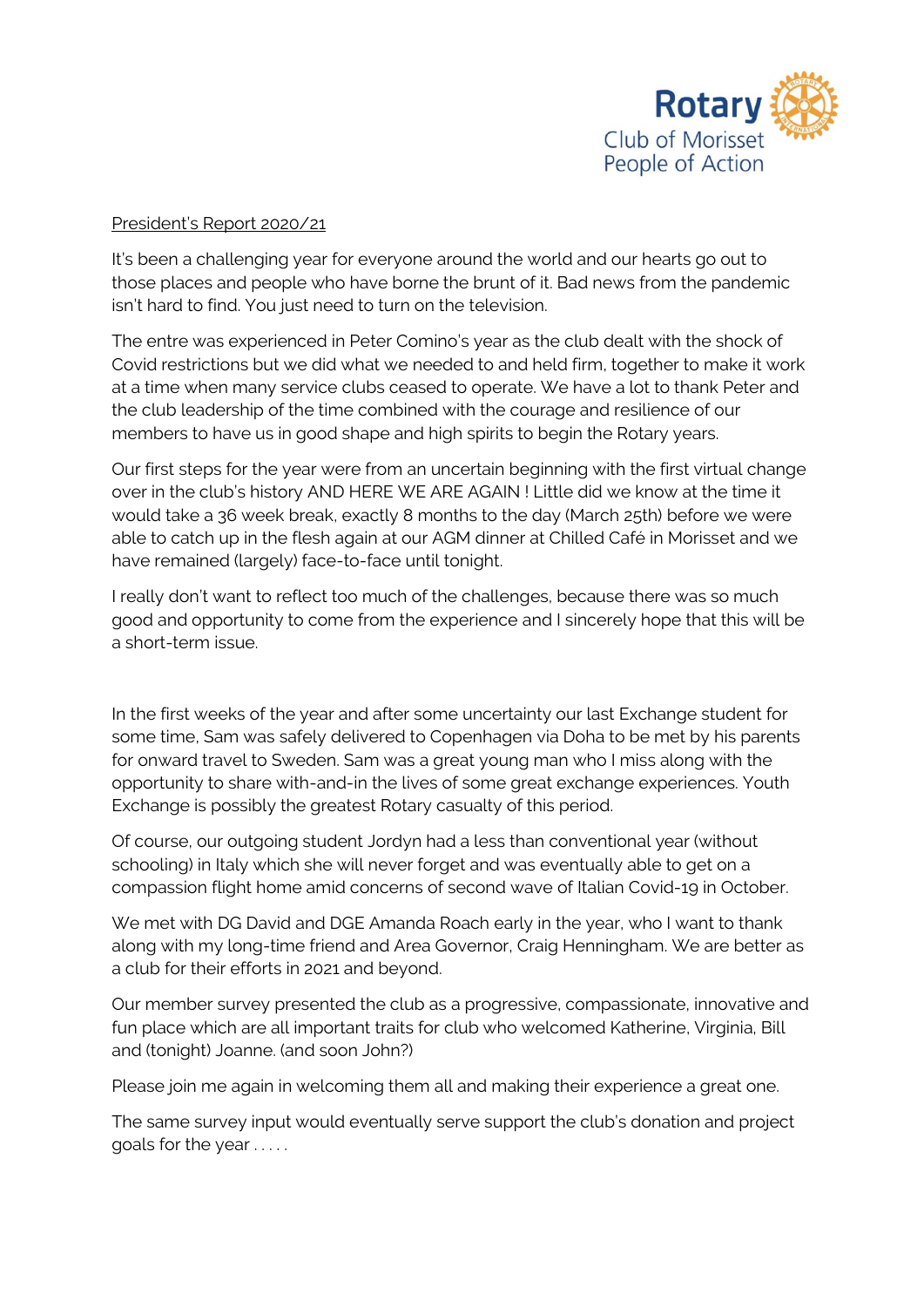One of the things I still hold most dearly is our mask making. Our Maskateers are amazing people.

The early weeks of the year we saw the beginning of our mask making efforts which continue to grow in stature and importance.

We've made lots of masks to date

- Some of them have been used for fundraising via stalls at the Morisset Station, Morisset Square shopping centre as well as our web site.
- We also sent some to Allison Hooper, President of the Rotary Club of Darwin Sunrise from who we received a \$250 donation for the cause.

We have also donated may masks.

- Locally to Southlakes Community Services for them to use for vulnerable locals.
- Children, staff and teachers at the. Orphanage in Timor Leste
- Good Neighbour Alliance men's shelters in Vista West USA via Rotary Club of Sierra.
- Some of the poorer communities in Papua New Guinea via the Rotary Club of Nondugl.
- Cochin in the southern State of Kerala in India to areas hard hit by the virus.

We were helped along the way by a lot of people too.

- The Rotary Club of Maitland Sunrise donated 100 or so cloth face masks left from their fundraising activities.
- Richelle Ellis, Founder and CEO of Bedhead Hats donated \$63 thousand dollars worth of their masks to our cause.
- And our dear friends at DHL Express Tuggerah who always made certain our goods arrived safely, donated a HUGE bag full of fabrics and elastics for us to use in our mask making project.

And while the best feeling is giving, we received some recognition along the way too.

What a privilege to be nominated by Greg Piper, Independent Member of the New South Wales Legislative Assembly for Lake Macquarie for a Recognition Statement to be read at the NSW Parliament congratulating the Morisset Rotary Club's "Masketeers" for their efforts in the Community. (Thank you Greg).

And just in case you didn't know that we do good in our community have a listen to this .

## (QUE THE TRACK)

The contributions didn't stop there.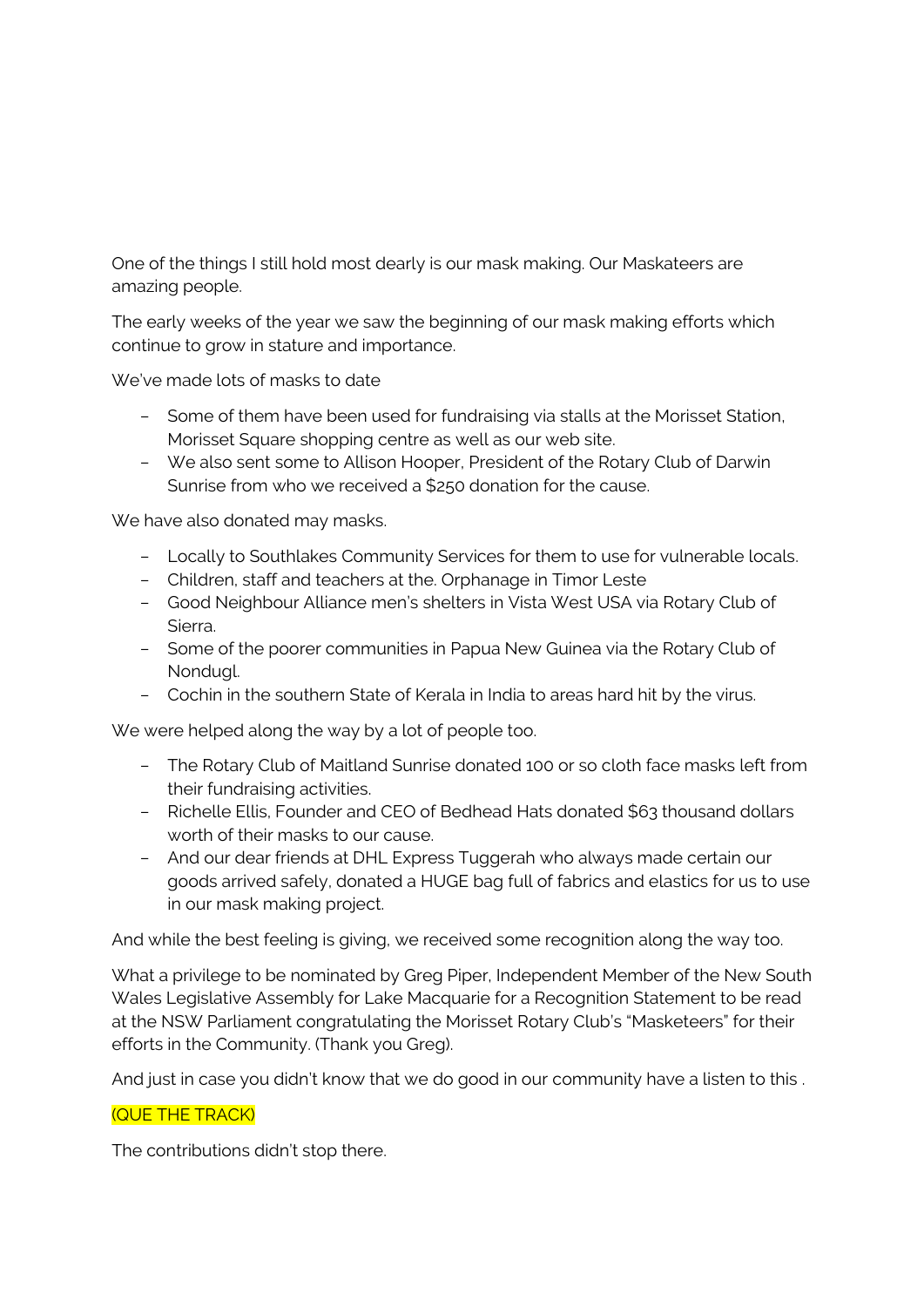We began our CapTure project via Pailine to make prosthetics out of plastic bottle caps

Pauline also facilitated a pyjama parcel for Allira House at Christmas time and Barbara made up toiletry packs more recently for the ladies.

Bernie Fitzsimons continued his musical Robin-Hood - Music for Kidz program bringing the joy of making music to everyone.

And our Eleni wound up her amazing Ngoma Afrika Morogoro medical support project which provided education on malaria prevention, a ladies toilet block, first aid training and kits to the people of the Morogoro Region of Tanzania

You can feel proud to have also supported:

- Rotary Foundation
- End Polio
- **ShelterBox**
- Australian Rotary Health
- ROMAC
- Interplast
- The Timor Leste Orphanage
- Integrated Service Dogs Australia

We also did great fun and fund raising during the year.

We reacquainted ourselves with sausage sizzling with our great friends Bunnings who called ion us to re-start their BBQ fundraising season.

Our major trailer raffle was on, no off, and then on again. We tried on-line raffle ticket sales. For the first time and even did some sales at Morisset Square during December.

Thanks again to Greg Piper MP who joined club officials on a Zoom call to carry out the major draw. Fantastic.

Graeme and Mike did a great job completing our amazing out-house for the dunny-rolltoss game which was a extremely popular at both the combined Rotary Speers Point and the Rathmines (Up In the Air) festivals. The odds of multiple dunks were checked and re-checked to ensure success at each event.

Rathmines Up In the Air festival also provided the opportunity for our cat herders to manage parking on the day for a club donation.

At Newcastle Show, in 3 short days we managed to prepare and sell approximately 1,060 sausage sandwiches, 542 steak sandwiches, 799 bacon & egg sandwiches and 456 drinks. That's over 15 grand sales for the weekend and a great way to replenish the community support account..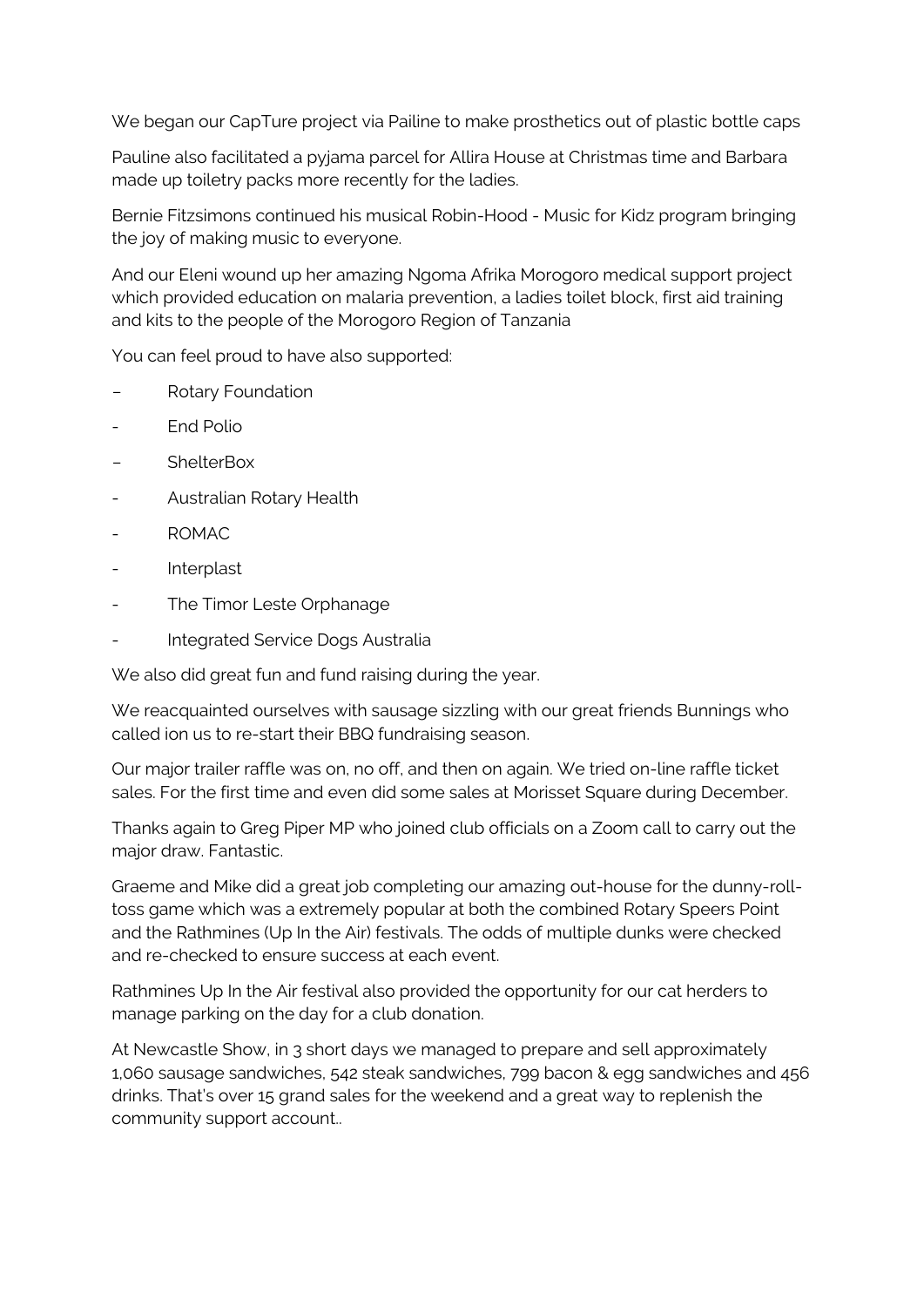As Covid eventually faded, we found ourselves looking for a new home to support a larger club and social distancing dimensions.

We went through a process that bounced us from South Lakes Community Centre to Church in The Trees, The Morisset High School, Chilled Café and we eventually landed at the Wangi Workers Club, Dobell Room. (which I hope we can return to quickly).

I'm really proud of how we held together through the Zoom months and made the most of them. I agree that it's not for everyone all of the time, but what a way to stay connected and engage some amazing people along the way.

You know I think we're probably one of the only clubs that provides Zoom as a portal to weekly club meetings.

Do you recall that we spoke to:

- Rajeev Wijesinghe regarding the 737-Max
- Tori, Shaun & Jesse about their new provisional Rotary Club of Newcastle Discovery.
- Wendy Stein from the Rotary Club of Salamander Bay about a program for Women's health in Papua New Guinea called Spacim Pikinini, ( space out your babies)
- Rotarian Brian Ashworth of Rotary Greater Dandenong and Endeavour Hills speak to us about Disaster Aid Australia
- Club member Melanie Fahey-Sconce about Dyslexia awareness.
- What about past inbound exchange students Anna Kezdi about her Covid experience and Agathe Dulongcourty from France, as well as the (outgoing return from Italy), Jordyn Tripney.
- Brook Murphy joined us from Southlakes Community Services (SCS) to talk some of the programs and services they provide in the area.
- Our own Kerry Morrissey talked about Margaret Illukol who was dragged from her village and horrifically mauled by a hyena at 8 years of age and who's legacy is Rotary's Margaret Illukol trust.
- Shelterbox CEO Mike Greenslade told us how Shelterbox has provided urgent immediate shelter to disasters around the world since 2000.
- We were honoured to have guest speaker, Mr Samuel Soares , First Secretary for Political & Economic Affairs at the Embassy of Timor-Leste in Canberra gave us an update on the challenges and progress in developing the world's newest sovereign country.
- Erica Henley, recipient of 2019/20 RI Zone 8 Humanitarian Award to talk about her passion for Operation Hope Australia.
- Judy and Peter Ford spoke to us about Heart Support Australia
- Visiting Rotarian from Dubbo, Mr Nasser Sedghi spoke about minority persecution in Iran.
- Rotarian Linette Collins from Rotary Club of Jakarta Sentral talkrd about Support for HIV Prevention, Treatment and Care in Bali.
- Amanda Findley, Mayor the Shoalhaven City Council addressed us 12 months after the devastating 2020 fires in the area.